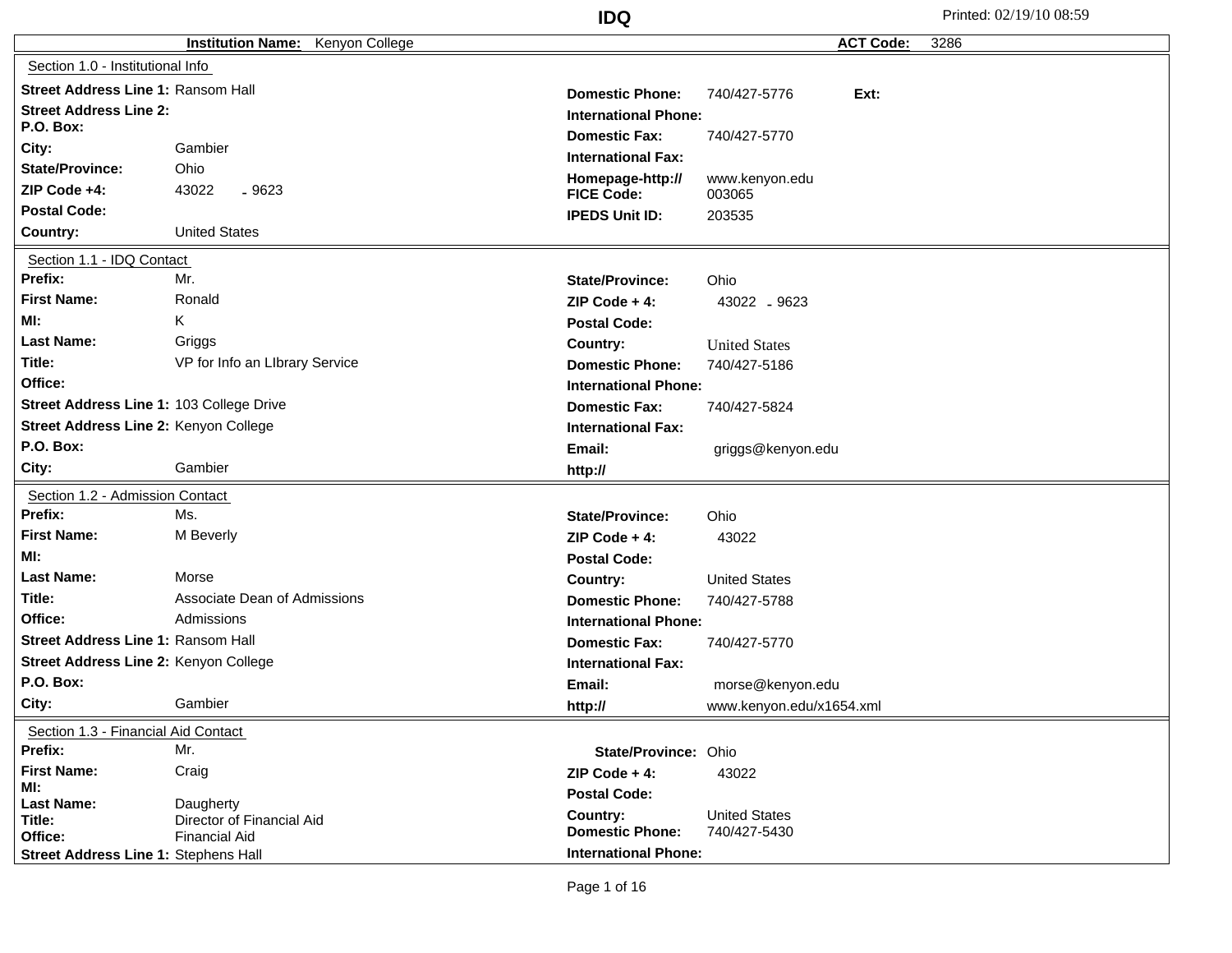|                                                                                                                               |                                                                   | <b>IDQ</b>                                                                                                                      |                                      | Printed: 02/19/10 08:59 |
|-------------------------------------------------------------------------------------------------------------------------------|-------------------------------------------------------------------|---------------------------------------------------------------------------------------------------------------------------------|--------------------------------------|-------------------------|
|                                                                                                                               | <b>Institution Name:</b><br>Kenyon College                        |                                                                                                                                 | <b>ACT Code:</b>                     | 3286                    |
| Street Address Line 2: Kenyon College<br>P.O. Box:                                                                            |                                                                   | <b>Domestic Fax:</b>                                                                                                            |                                      |                         |
| City:                                                                                                                         | Gambier                                                           | <b>International Fax:</b><br>Email:<br>http://                                                                                  | daugherty@kenyon.edu                 |                         |
| Section 1.4 - Housing Office Contact                                                                                          |                                                                   |                                                                                                                                 |                                      |                         |
| Prefix:<br><b>First Name:</b>                                                                                                 | Ms.<br>Alicia                                                     | <b>State/Province:</b><br>$ZIP Code + 4:$                                                                                       | Ohio<br>43022                        |                         |
| MI:<br><b>Last Name:</b><br>Title:<br>Office:                                                                                 | Dugas<br>Asst. Dean of Students for Hou<br><b>Student Affairs</b> | <b>Postal Code:</b><br>Country:<br><b>Domestic Phone:</b>                                                                       | <b>United States</b><br>740/427-5142 |                         |
| <b>Street Address Line 1: Gund Commons</b><br>Street Address Line 2: Kenyon College<br>P.O. Box:<br>City:                     | Gambier                                                           | <b>International Phone:</b><br><b>Domestic Fax:</b><br><b>International Fax:</b><br>Email:<br>http://                           | dugasa@kenyon.edu                    |                         |
| Section 1.5 - President<br>Prefix:                                                                                            | Dr.                                                               | <b>State/Province:</b>                                                                                                          | Ohio                                 |                         |
| <b>First Name:</b><br>MI:<br><b>Last Name:</b>                                                                                | S Georgia<br>Nugent                                               | ZIP Code +4:<br><b>Postal Code:</b><br>Country:                                                                                 | 43022<br><b>United States</b>        |                         |
| Title:<br>Office:<br><b>Street Address Line 1: Ransom Hall</b><br>Street Address Line 2: Kenyon College<br>P.O. Box:<br>City: | President<br>Office of the President<br>Gambier                   | <b>Domestic Phone:</b><br><b>International Phone:</b><br><b>Domestic Fax:</b><br><b>International Fax:</b><br>Email:<br>http:// | nugent@kenyon.edu                    |                         |
| Section 1.6 - Chief Academic Officer<br>Prefix:<br><b>First Name:</b>                                                         | Dr.<br>Nayef                                                      | <b>State/Province:</b><br>ZIP Code +4:                                                                                          | Ohio<br>43022                        |                         |
| MI:<br><b>Last Name:</b><br>Title:                                                                                            | Samhat<br>Provost                                                 | <b>Postal Code:</b><br>Country:<br><b>Domestic Phone:</b>                                                                       | <b>United States</b>                 |                         |
| Office:<br>Street Address Line 1: Ransom Hall<br>Street Address Line 2: Kenyon College<br>P.O. Box:<br>City:                  | Provost Office<br>Gambier                                         | <b>International Phone:</b><br><b>Domestic Fax:</b><br><b>International Fax:</b><br>Email:<br>http://                           | samhatn@kenyon.edu                   |                         |
|                                                                                                                               |                                                                   |                                                                                                                                 |                                      |                         |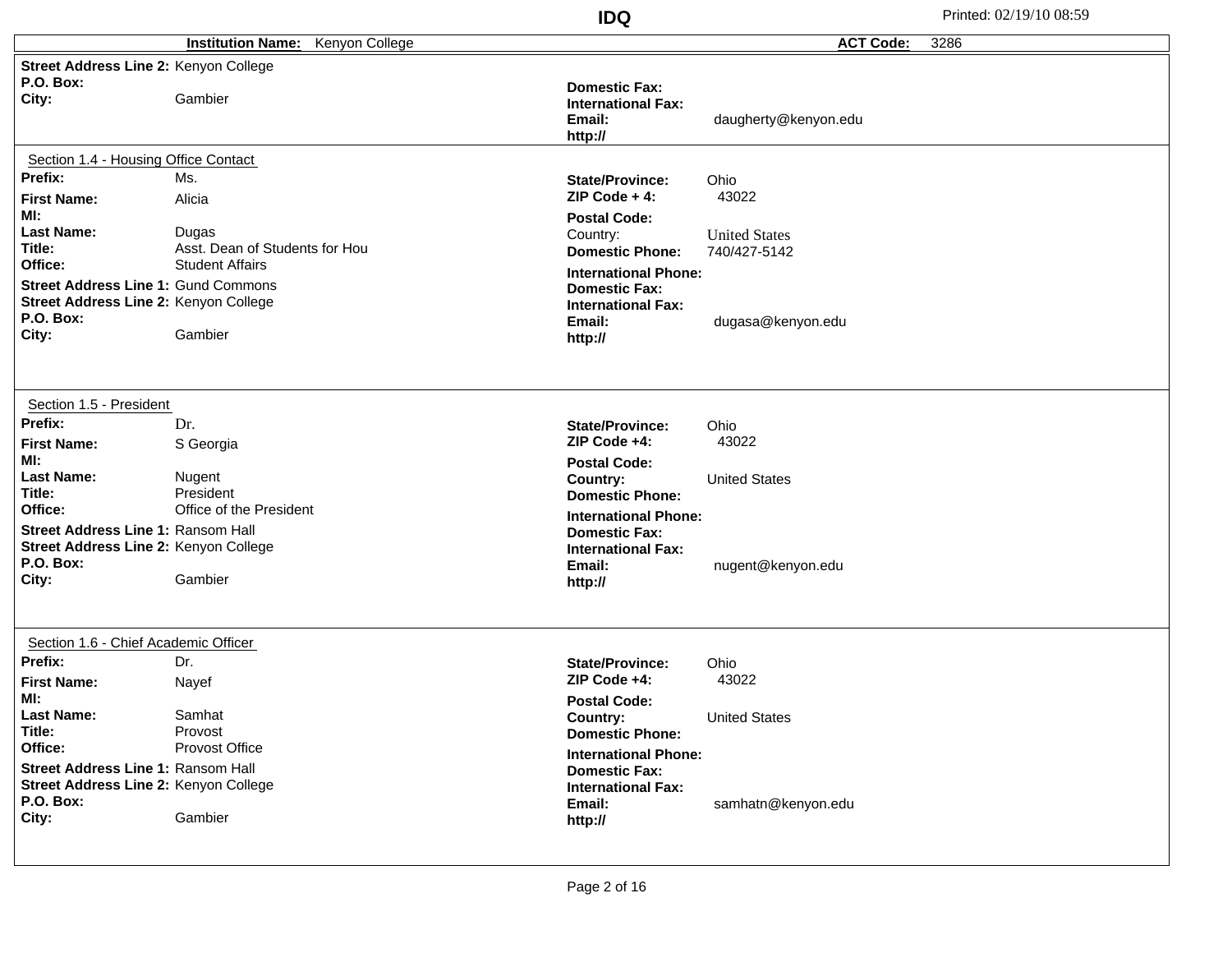| <b>Institution Name:</b>                  | <b>Kenyon College</b>                                   | <b>ACT Code:</b><br>3286 |
|-------------------------------------------|---------------------------------------------------------|--------------------------|
| Section 2.1 - Institution Type            | <b>Description</b>                                      |                          |
| Institution:                              | 2-year voc-tech college                                 |                          |
|                                           | 2-year transfer college                                 |                          |
|                                           | 2-year voc-tech and transfer                            |                          |
|                                           | 4-year college or university<br>$\overline{\mathbf{X}}$ |                          |
|                                           | 4-year plus graduate level                              |                          |
|                                           | Other                                                   |                          |
| <b>Campus:</b>                            | $\overline{\mathbf{X}}$<br>Main campus                  |                          |
|                                           | Branch campus                                           |                          |
|                                           | Regional campus                                         |                          |
| Section 2.2 - Program Types               | <b>Description</b>                                      |                          |
| <b>Degrees Offered:</b>                   | Career-oriented, e.g. AAS/AOS                           |                          |
|                                           | Associate's degree (AA or AS)                           |                          |
|                                           | 1st 2 yrs toward baccalaureate                          |                          |
|                                           | X<br>Baccalaureate degree                               |                          |
|                                           | Post-baccalaureate certificate                          |                          |
|                                           | Master's degree                                         |                          |
|                                           | <b>MBA</b>                                              |                          |
|                                           | Specialist's degree                                     |                          |
|                                           | First professional degree                               |                          |
|                                           | Ph.D. or equivalent                                     |                          |
|                                           | Other                                                   |                          |
|                                           |                                                         |                          |
| Section 2.3 - Community Type              | <b>Description</b>                                      |                          |
| <b>City Size:</b>                         | Less than 2,000                                         |                          |
|                                           | $\overline{\mathbf{x}}$<br>2,000 - 9,999                |                          |
|                                           | 10,000 - 49,999                                         |                          |
|                                           | $50,000 - 99,999$                                       |                          |
|                                           | 100,000 - 249,999                                       |                          |
|                                           | 250,000 - 499,999                                       |                          |
|                                           | 500,000 - 999,999                                       |                          |
|                                           | 1 million or more                                       |                          |
| <b>Community Class:</b>                   | Urban (in a large city)                                 |                          |
|                                           | Suburban (near a large city)<br>Small city              |                          |
|                                           | $\overline{\mathbf{x}}$<br>Small town/rural             |                          |
| Section 2.4 - Public, Private Affiliation | <b>Description</b>                                      |                          |
| <b>Affiliation Type:</b>                  | Public                                                  |                          |
|                                           | $\overline{\mathbf{x}}$<br>Private, no religious affil  |                          |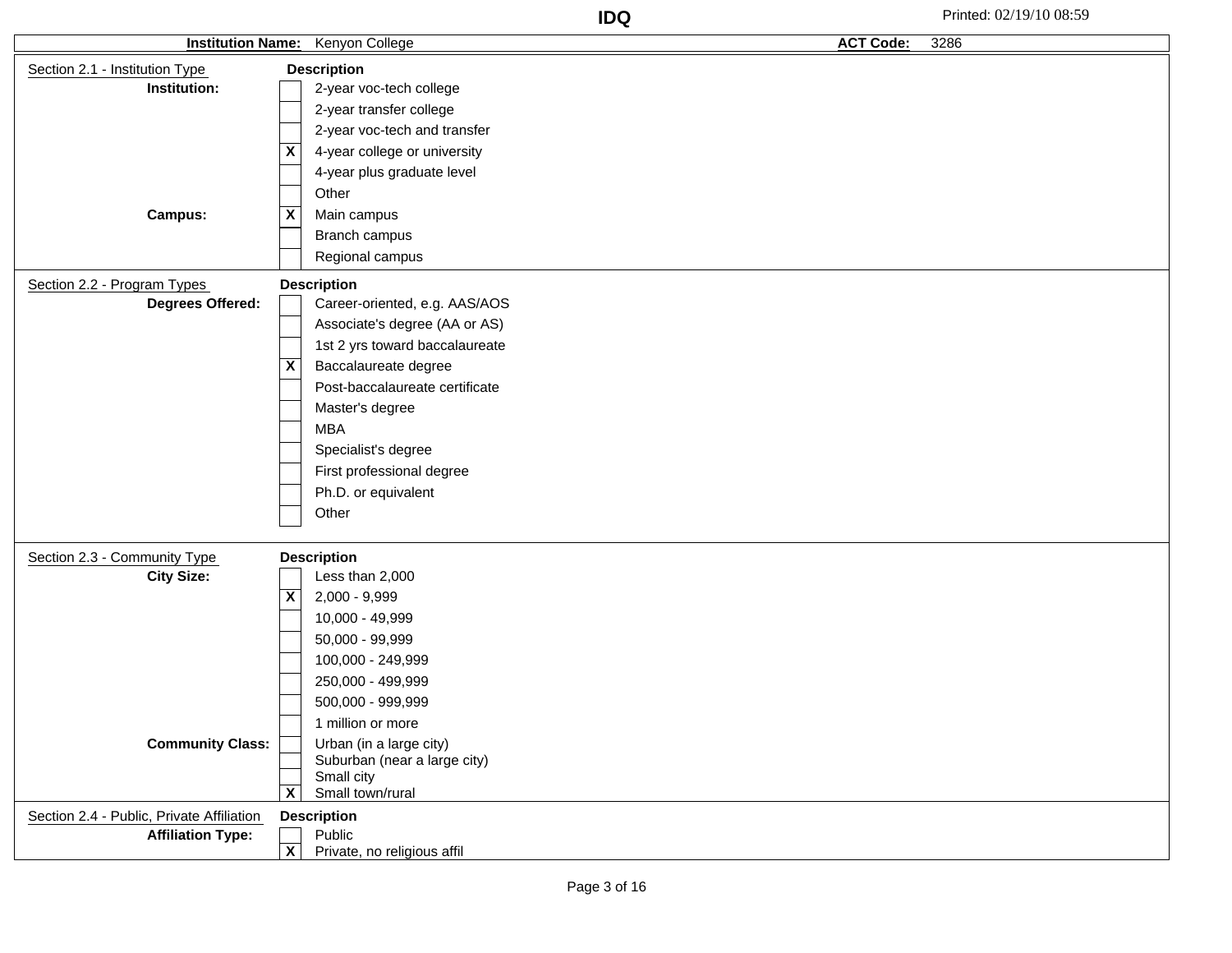| <b>Institution Name:</b>            | Kenyon College                                                                                                                                                                                                                                                                                                                                                                                                                                                                                                                                                                                        | <b>ACT Code:</b><br>3286 |
|-------------------------------------|-------------------------------------------------------------------------------------------------------------------------------------------------------------------------------------------------------------------------------------------------------------------------------------------------------------------------------------------------------------------------------------------------------------------------------------------------------------------------------------------------------------------------------------------------------------------------------------------------------|--------------------------|
|                                     | Private, with religious affil                                                                                                                                                                                                                                                                                                                                                                                                                                                                                                                                                                         |                          |
| Section 2.5 - Religious Affiliation | <b>Description</b>                                                                                                                                                                                                                                                                                                                                                                                                                                                                                                                                                                                    |                          |
| <b>Religion:</b>                    | African Methodist Episcopal<br>African Methodist Episco Zion<br>Anglican<br>Assemblies of God<br>Baha'i<br><b>Baptist</b><br>Southern Baptist Convention<br><b>Buddhist</b><br><b>Christian-Disciples of Christ</b><br>Christian Reformed Church<br>Church of the Brethren<br>Churches of Christ<br>United Church of Christ<br><b>Christian Science</b><br>Church of God<br>Church of Latter-Day Saints<br>Church of the Nazarene<br>$\overline{\mathbf{x}}$<br>Episcopal<br>Evangelical<br>Hindu<br>Jain<br>Jehovah's Witnesses<br>Judaism<br>Evangelical Lutheran Church<br>Lutheran-Missouri Synod |                          |
|                                     | Mennonite<br>Methodist<br>Muslim<br>Eastern Christian Orthodox<br>Pentecostal<br>Presbyterian<br>Reformed Church in America<br>Roman Catholic<br>Seventh-Day Adventist<br>Sikh<br>Society of Friends(Quaker)<br><b>Unitarian Universalist Assoc</b><br>Other                                                                                                                                                                                                                                                                                                                                          |                          |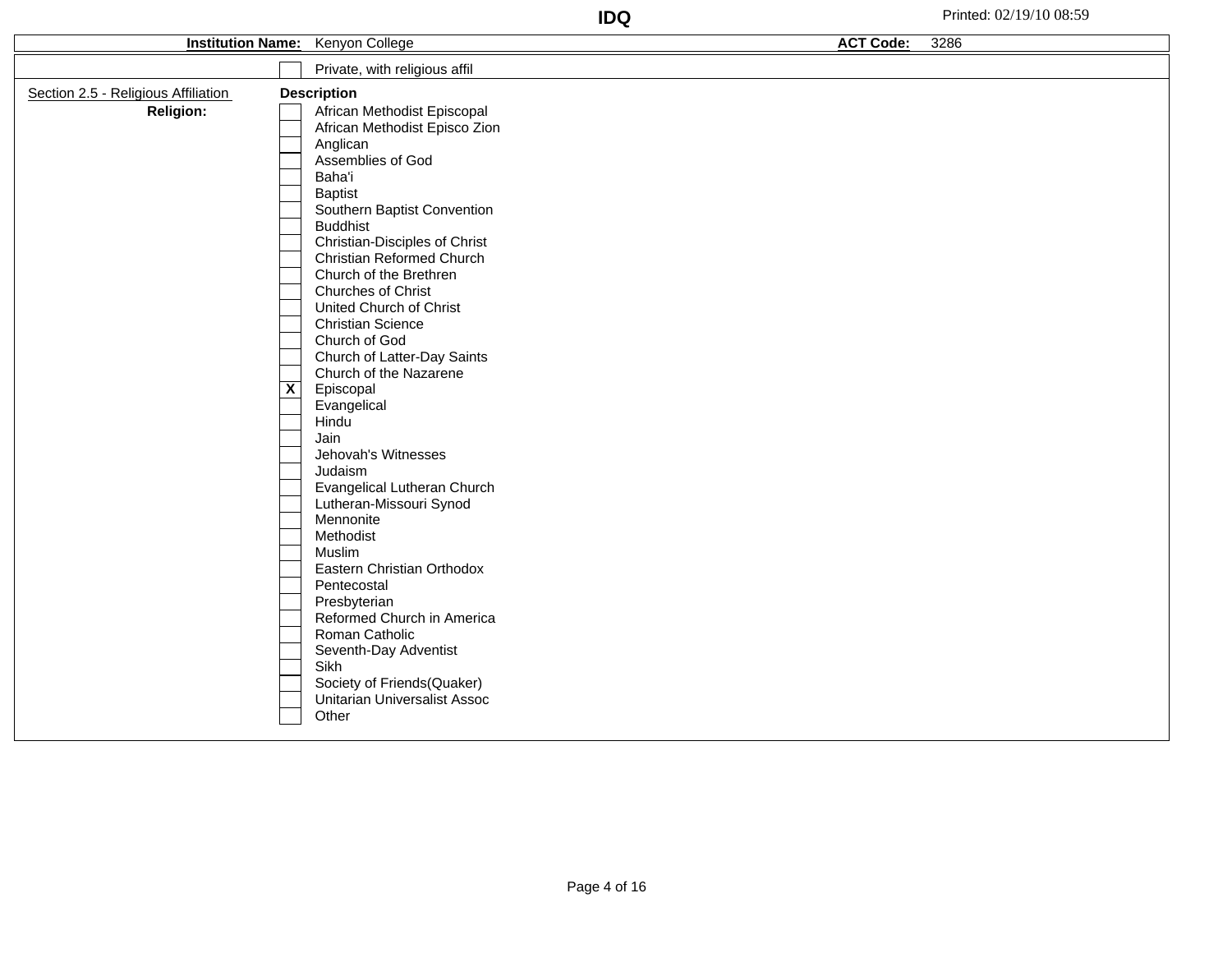| <b>Institution Name:</b>    | Kenyon College                      |                 |      | <b>ACT Code:</b> | 3286 |
|-----------------------------|-------------------------------------|-----------------|------|------------------|------|
| Section 2.6 - Accreditation | <b>Description</b>                  | <b>Semester</b> | Year |                  |      |
| <b>Regional Accred:</b>     | Middle States Assoc (MSCHE)         | Spring          | 2010 |                  |      |
|                             | New England Assoc (CIHE)            |                 |      |                  |      |
|                             | X<br>North Central Assoc (HLC)      |                 |      |                  |      |
|                             | Northwest Commission (NWCCU)        |                 |      |                  |      |
|                             | Southern Assoc (COC)                |                 |      |                  |      |
|                             | Western Assoc (ACCJC or ACSCU)      |                 |      |                  |      |
|                             | Don't Participate                   |                 |      |                  |      |
| <b>National Accred:</b>     | Assoc for Biblical Higher Educ      |                 |      |                  |      |
|                             | Career Schools and Technology       |                 |      |                  |      |
|                             | Council for Independ Colleges       |                 |      |                  |      |
|                             | Distance Educ Training Council      |                 |      |                  |      |
|                             | <b>Transnational Christian Coll</b> |                 |      |                  |      |
|                             | Other                               |                 |      |                  |      |
| Section 2.7 - Calendar      | <b>Description</b>                  |                 |      |                  |      |
| Calendar:                   | X<br>Semester                       |                 |      |                  |      |
|                             | Quarter                             |                 |      |                  |      |
|                             | Trimester                           |                 |      |                  |      |
|                             | Four-One-Four Plan (4-1-4)          |                 |      |                  |      |
|                             | Differs by Program                  |                 |      |                  |      |
|                             | <b>Continuous Basis</b>             |                 |      |                  |      |
|                             | Other                               |                 |      |                  |      |
|                             |                                     |                 |      |                  |      |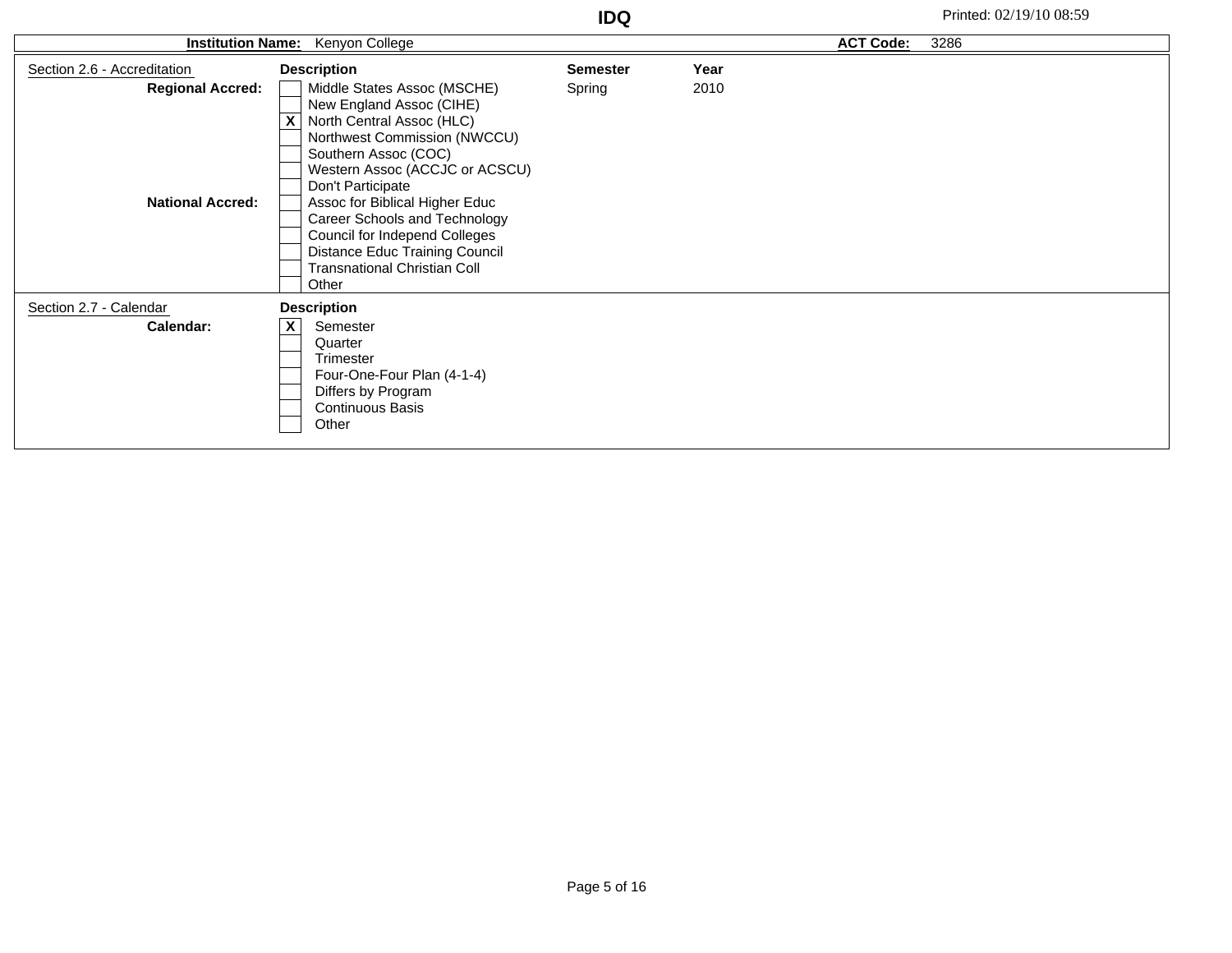| <b>Institution Name:</b><br>Kenyon College |                                        |                |                      |               | <b>ACT Code:</b>                     | 3286           |               |               |  |
|--------------------------------------------|----------------------------------------|----------------|----------------------|---------------|--------------------------------------|----------------|---------------|---------------|--|
| Section 3.0 - Enrollment Information       |                                        | <b>Current</b> | <b>IPEDs</b>         | Update        |                                      |                |               |               |  |
|                                            |                                        | 2008-2009      | 2008                 | 2009-2010     |                                      |                |               |               |  |
| Section 3.1 - Full-Time Students           |                                        | <b>Current</b> | <b>IPEDs</b>         | <b>Update</b> |                                      |                |               |               |  |
|                                            | <b>First Year</b>                      | 456            | 456                  | 469           |                                      |                |               |               |  |
|                                            | <b>Undergrads</b>                      | 1,636          | 1,636                | 1,618         |                                      |                |               |               |  |
|                                            | Graduate                               |                |                      |               |                                      |                |               |               |  |
| Section 3.2 - Part-Time Students           |                                        | <b>Current</b> | <b>IPEDs</b>         | Update        |                                      |                |               |               |  |
|                                            | <b>First Year</b>                      |                |                      |               |                                      |                |               |               |  |
|                                            | <b>Undergrads</b>                      | 8              | 8                    | 15            |                                      |                |               |               |  |
|                                            | <b>Graduate</b>                        |                |                      |               |                                      |                |               |               |  |
| Section 3.3 - ESL                          | Offer ESL? N                           |                | Intensive English? N |               | <b>Total Students Enrolled:</b><br>0 |                |               |               |  |
| Section 3.4 - First-Time/Full Time         |                                        | <b>Current</b> | <b>IPEDs</b>         | Update        |                                      | <b>Current</b> | <b>IPEDs</b>  | <b>Update</b> |  |
|                                            | International                          | 4%             | 4%                   | 4%            | <b>On-Campus</b>                     | 100%           |               | 100%          |  |
|                                            | Out-of-State                           | 82%            |                      | 84%           | Returning                            | 94%            | 94%           | 91%           |  |
| Section 3.5 - Undergraduates               |                                        | <b>Current</b> | <b>IPEDs</b>         | <b>Update</b> |                                      |                |               |               |  |
|                                            | Women                                  | 52%            | 53%                  | 52%           |                                      |                |               |               |  |
|                                            | 22 & Over                              | $0\%$          |                      | 0%            |                                      |                |               |               |  |
| Section 3.6 - Racial/Ethnic Background     |                                        |                | <b>Current</b>       | Update        |                                      | <b>Current</b> | Update        |               |  |
|                                            | American Indian/Native Alaskan         |                | 1%                   | 1%            | White                                | 82%            | 79%           |               |  |
| Asian                                      |                                        |                | 5%                   | 5%            | Prefer not to respond                | 4%             | 3%            |               |  |
|                                            | <b>Black/African American</b>          |                | 4%                   | 4%            |                                      |                |               |               |  |
|                                            | Native Hawaiian/other Pacific Islander |                | 1%                   | 1%            | Hispanic/Latino                      | 3%             | 3%            |               |  |
| Section 3.7 - Two-Yr College Completion    |                                        |                | <b>Current</b>       | Update        |                                      | <b>Current</b> | Update        |               |  |
|                                            | 2 Years                                |                |                      |               | 5 Years                              |                |               |               |  |
|                                            | 3 Years                                |                |                      |               | <b>Transfer</b>                      |                |               |               |  |
|                                            | 4 Years                                |                |                      |               |                                      |                |               |               |  |
| Section 3.8 - Four-Yr College Completion   |                                        |                | <b>Current</b>       | <b>Update</b> |                                      | <b>Current</b> | <b>Update</b> |               |  |
|                                            | 4 Years                                |                | 85%                  | 85%           | 6 Years                              | 88%            | 89%           |               |  |
|                                            | 5 Years                                |                | 88%                  | 86%           | <b>Graduate School</b>               | 25%            | 25%           |               |  |
|                                            |                                        |                |                      |               |                                      |                |               |               |  |
|                                            |                                        |                |                      |               |                                      |                |               |               |  |
|                                            |                                        |                |                      |               |                                      |                |               |               |  |
|                                            |                                        |                |                      |               |                                      |                |               |               |  |
|                                            |                                        |                |                      |               |                                      |                |               |               |  |
|                                            |                                        |                |                      |               |                                      |                |               |               |  |
|                                            |                                        |                |                      |               |                                      |                |               |               |  |

**IDQ** Printed: 02/19/10 08:59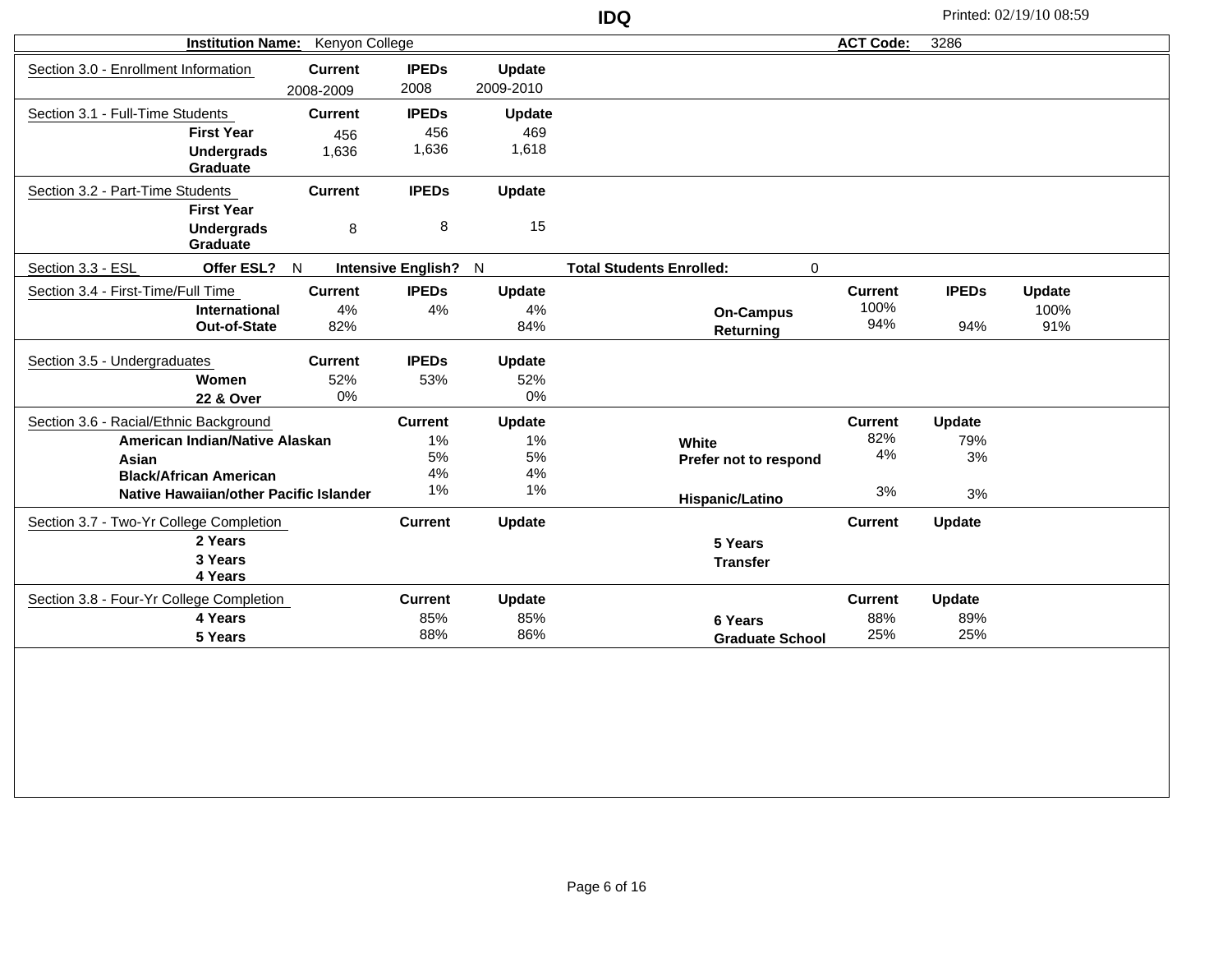|                                  |                                                                                                                                                                                                                                                                                                                                                                                                                                    | <b>IDQ</b> |                |                  |      | Printed: 02/19/10 08:59 |
|----------------------------------|------------------------------------------------------------------------------------------------------------------------------------------------------------------------------------------------------------------------------------------------------------------------------------------------------------------------------------------------------------------------------------------------------------------------------------|------------|----------------|------------------|------|-------------------------|
|                                  | Institution Name: Kenyon College                                                                                                                                                                                                                                                                                                                                                                                                   |            |                | <b>ACT Code:</b> | 3286 |                         |
| Section 4.1 - ACT Plus Writing   |                                                                                                                                                                                                                                                                                                                                                                                                                                    |            |                |                  |      |                         |
|                                  | <b>ACTW Entering Class:</b>                                                                                                                                                                                                                                                                                                                                                                                                        |            |                |                  |      |                         |
| The ACT Plus Writing:            | Not Needed                                                                                                                                                                                                                                                                                                                                                                                                                         |            |                |                  |      |                         |
| Section 4.2 - Admissions Testing |                                                                                                                                                                                                                                                                                                                                                                                                                                    |            |                |                  |      |                         |
| <b>Tests Required:</b>           | $\vert x \vert$<br>Required                                                                                                                                                                                                                                                                                                                                                                                                        |            |                |                  |      |                         |
|                                  | Optional                                                                                                                                                                                                                                                                                                                                                                                                                           |            |                |                  |      |                         |
|                                  | Not Considered                                                                                                                                                                                                                                                                                                                                                                                                                     |            |                |                  |      |                         |
| <b>Test Preference:</b>          | Only ACT scores are accepted                                                                                                                                                                                                                                                                                                                                                                                                       |            |                |                  |      |                         |
|                                  | ACT scores are preferred, but SAT scores are accepted                                                                                                                                                                                                                                                                                                                                                                              |            |                |                  |      |                         |
|                                  | $\overline{X}$ Both ACT and SAT scores are accepted, with neither preferred                                                                                                                                                                                                                                                                                                                                                        |            |                |                  |      |                         |
|                                  | SAT scores are preferred, but ACT scores are accepted                                                                                                                                                                                                                                                                                                                                                                              |            |                |                  |      |                         |
|                                  | Only SAT scores are accepted                                                                                                                                                                                                                                                                                                                                                                                                       |            |                |                  |      |                         |
|                                  | Other test scores (than ACT or SAT) are required                                                                                                                                                                                                                                                                                                                                                                                   |            |                |                  |      |                         |
|                                  |                                                                                                                                                                                                                                                                                                                                                                                                                                    |            |                |                  |      |                         |
| Section 4.3 - Advisement Tests   | <b>Description</b><br>$\boxed{\mathsf{X}}$ The ACT<br>$\overline{X}$ The ACT Plus Writing<br><b>ASSET</b><br><b>COMPASS</b><br>$\overline{X}$ SAT<br>$\boxed{\mathsf{X}}$ SAT Subject Tests<br><b>ACCUPLACER</b><br>$\overline{\mathsf{X}}$ Advanced Placement<br><b>DTLS</b><br><b>DTMS</b><br>International Baccalaureate<br>$\overline{\mathbf{x}}$<br>$\overline{X}$ Locally developed tests<br>State developed tests<br>Other |            |                |                  |      |                         |
| Section 4.4 - Placement Tests    | <b>Description</b>                                                                                                                                                                                                                                                                                                                                                                                                                 | Eng        | <b>Math</b>    | Read             | Sci  |                         |
|                                  | The ACT                                                                                                                                                                                                                                                                                                                                                                                                                            |            |                |                  |      |                         |
|                                  | The ACT Plus Writing                                                                                                                                                                                                                                                                                                                                                                                                               |            |                |                  |      |                         |
|                                  | <b>ASSET</b>                                                                                                                                                                                                                                                                                                                                                                                                                       |            |                |                  |      |                         |
|                                  | <b>COMPASS</b><br><b>SAT</b>                                                                                                                                                                                                                                                                                                                                                                                                       |            |                |                  |      |                         |
|                                  | <b>SAT Subject Tests</b>                                                                                                                                                                                                                                                                                                                                                                                                           |            |                |                  |      |                         |
|                                  | <b>ACCUPLACER</b>                                                                                                                                                                                                                                                                                                                                                                                                                  |            |                |                  |      |                         |
|                                  | X   Advanced Placement                                                                                                                                                                                                                                                                                                                                                                                                             | Y          | Y              |                  | Y    |                         |
|                                  | <b>DTLS</b>                                                                                                                                                                                                                                                                                                                                                                                                                        |            |                |                  |      |                         |
|                                  | <b>DTMS</b><br>International Baccalaureate                                                                                                                                                                                                                                                                                                                                                                                         |            |                |                  |      |                         |
|                                  | $\mathsf{X}$ Locally developed tests                                                                                                                                                                                                                                                                                                                                                                                               | Y          | $\overline{Y}$ |                  | Y    |                         |
|                                  | State developed tests                                                                                                                                                                                                                                                                                                                                                                                                              |            |                |                  |      |                         |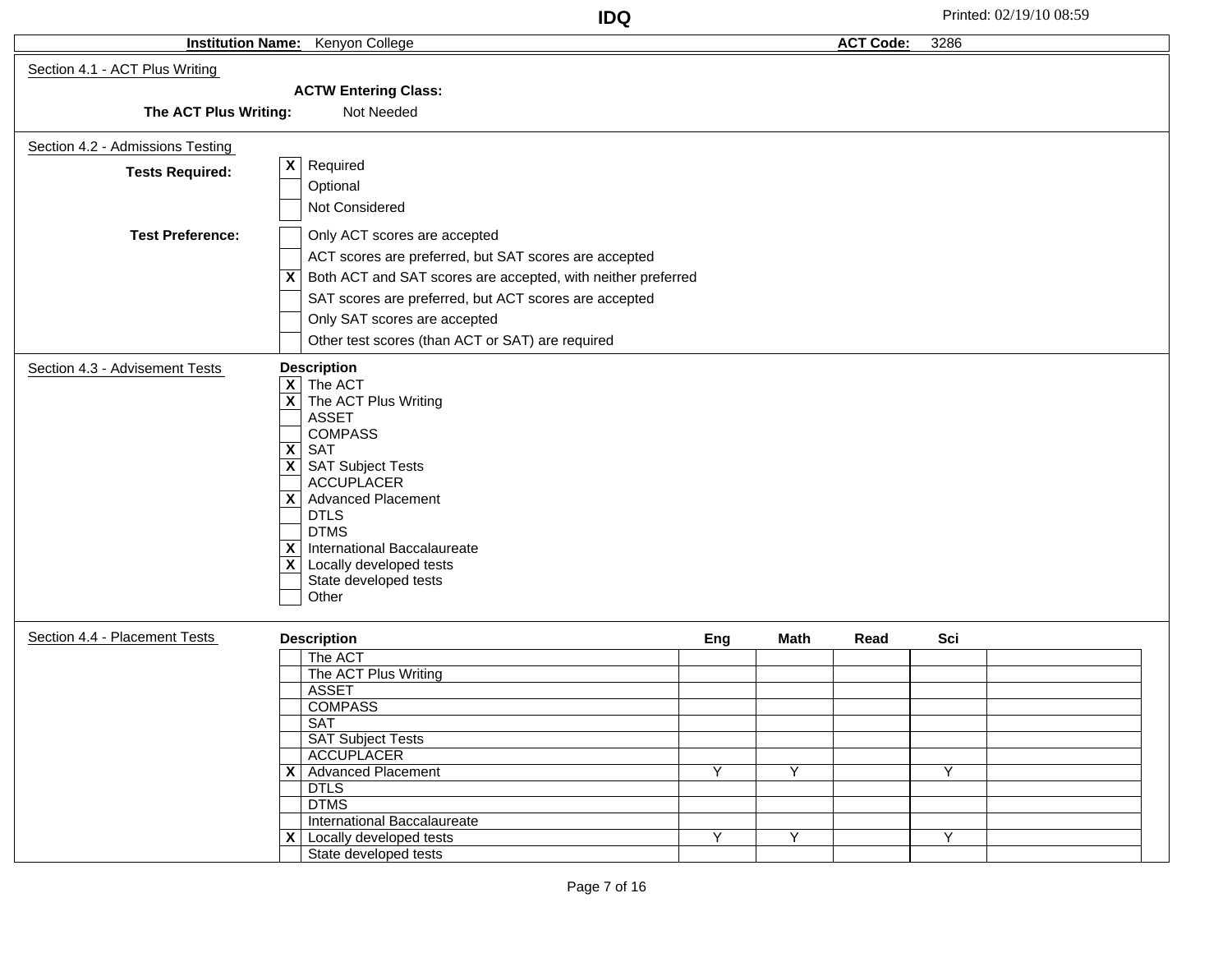**IDQ** Printed: 02/19/10 08:59 **Institution Name:** Kenyon College **Other** Section 4.5 - Placement Scores **Standard Composition Advanced Composition Literature Other English Course (Below) Algebra Pre-Calculus Calculus Other Math Course (Below) American History Psychology Other Reading Course (Below) Other Reading Course (Below) Biology Chemistry Physics Other Science Course (Below)** Section 4.6 - Prior Learning The ACT The ACT Plus Writing ASSET **COMPASS** SAT SAT Subject Tests ACCUPLACER **X** | Advanced Placement CLEP - Subject exam DTLS DTMS DANTES ACE credit for business ACE credit for military Individual assessment Institution/department exams Credit for work/other training **Credit Awarding: Description** Section 4.7 - High School Courses 4 4 **English Required English Recommended** 3 4 **Foreign Language Recommended** 4 **Laboratory Recommended Foreign Language Required** 3 4 **Science Required** 1 **Science Recommended Social Studies Required** 1 **Social Studies Recommended** 3 3 **Laboratory Required Math Required** 3 **Math Recommended** 3 3 **History:2 req.,3 rec. and 3 electives req.,2 rec. Other Required Other Recommended Other Course Name** Section 4.8 - Other Requirements **Additional Requirements:** | X | High school transcript X | High school diploma or GED X | Letters of recommendation Interview Health examination Essay Audition Portfolio **Description ACT Code:** 3286 X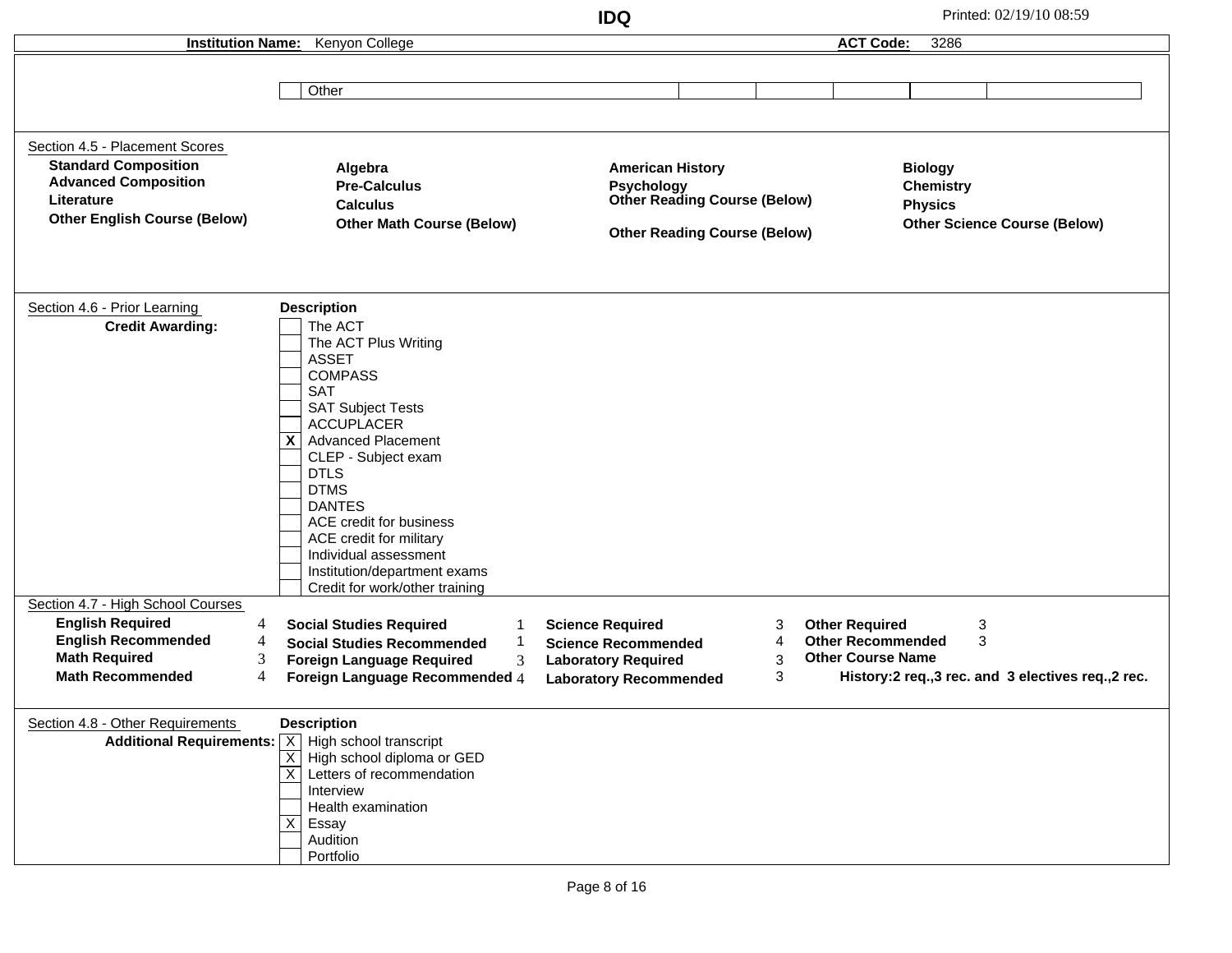|                                                                                                      |                                                         |                                                                                               |                                                                                                                                      | <b>IDQ</b>            |                                                                                                                                                                                                                                                        | Printed: 02/19/10 08:59 |
|------------------------------------------------------------------------------------------------------|---------------------------------------------------------|-----------------------------------------------------------------------------------------------|--------------------------------------------------------------------------------------------------------------------------------------|-----------------------|--------------------------------------------------------------------------------------------------------------------------------------------------------------------------------------------------------------------------------------------------------|-------------------------|
|                                                                                                      | <b>Institution Name:</b>                                | Kenyon College                                                                                |                                                                                                                                      |                       | <b>ACT Code:</b>                                                                                                                                                                                                                                       | 3286                    |
| Section 4.9 - Accepted/Grades<br><b>Student Ranking:</b>                                             | Mean HS GPA of Accepted Students: 3.96                  | <b>Description</b>                                                                            | The majority of students rank in the top 10% of their high school class.                                                             |                       |                                                                                                                                                                                                                                                        |                         |
| Section 4.10 - Accepted/Scores                                                                       |                                                         |                                                                                               | Middle 50% Range                                                                                                                     |                       |                                                                                                                                                                                                                                                        |                         |
| <b>Mean</b>                                                                                          |                                                         | 25th Percentile                                                                               | <b>75th Percentile</b>                                                                                                               |                       |                                                                                                                                                                                                                                                        |                         |
| 30.7                                                                                                 | <b>ACT Composite</b>                                    | 29.0                                                                                          | 33.0<br>$-$                                                                                                                          |                       |                                                                                                                                                                                                                                                        |                         |
| 700                                                                                                  | <b>SAT Verbal</b>                                       | 650                                                                                           | 750<br>$\sim$                                                                                                                        |                       |                                                                                                                                                                                                                                                        |                         |
| 672                                                                                                  | <b>SAT Mathematics</b>                                  | 630                                                                                           | 720<br>$\sim$                                                                                                                        |                       |                                                                                                                                                                                                                                                        |                         |
| 695                                                                                                  | <b>SAT Writing</b>                                      | 650                                                                                           | 750                                                                                                                                  |                       |                                                                                                                                                                                                                                                        |                         |
| Section 4.11 - Enrolled/Grades                                                                       | <b>Student Ranking:</b>                                 | <b>Description</b>                                                                            | The majority of students rank in the top 10% of their high school class.                                                             |                       |                                                                                                                                                                                                                                                        |                         |
|                                                                                                      | <b>Mean HS GPA of Enrolled Students:</b>                |                                                                                               | 3.82                                                                                                                                 |                       |                                                                                                                                                                                                                                                        |                         |
|                                                                                                      | First Year College GPA of Enrolled Students:            |                                                                                               | 3.29                                                                                                                                 |                       |                                                                                                                                                                                                                                                        |                         |
| Section 4.12 - Enrolled/Scores                                                                       |                                                         |                                                                                               | Middle 50% Range                                                                                                                     |                       |                                                                                                                                                                                                                                                        |                         |
| Mean                                                                                                 |                                                         | 25th Percentile                                                                               | <b>75th Percentile</b>                                                                                                               |                       |                                                                                                                                                                                                                                                        |                         |
| 29.3                                                                                                 | <b>ACT Composite</b>                                    | 28.0                                                                                          | 34.0<br>$-$                                                                                                                          |                       |                                                                                                                                                                                                                                                        |                         |
| 674                                                                                                  | <b>SAT Verbal</b>                                       | 630                                                                                           | 720<br>$- -$                                                                                                                         |                       |                                                                                                                                                                                                                                                        |                         |
| 645                                                                                                  | <b>SAT Mathematics</b>                                  | 600                                                                                           | 680<br>$- -$                                                                                                                         |                       |                                                                                                                                                                                                                                                        |                         |
| 672                                                                                                  | <b>SAT Writing</b>                                      | 620                                                                                           | 730<br>$- -$                                                                                                                         |                       |                                                                                                                                                                                                                                                        |                         |
| Section 4.13 - Enrollment Levels                                                                     | X<br>$\overline{\mathbf{X}}$<br>$\overline{\mathbf{x}}$ | <b>Description</b><br>First-year<br>Sophomore<br>Junior<br>Senior<br>Graduate or professional |                                                                                                                                      |                       |                                                                                                                                                                                                                                                        |                         |
| Section 4.14 - Transfer Applicants<br><b>Minimum Transfer GPA</b><br><b>Maximum Transfer Credits</b> | 3<br>8                                                  |                                                                                               | <b>Closing Date for Transfer Applications?</b><br><b>Fall Date</b><br><b>Winter Date</b><br><b>Spring Date</b><br><b>Summer Date</b> | Y<br>Apr 15<br>Nov 15 | <b>Transfer Requirements</b><br>$\overline{\mathsf{X}}$ High school transcript<br>$\overline{\mathsf{x}}$<br>College transcript(s)<br>$\overline{\mathsf{x}}$<br>Good standing at other college<br>Interview<br>$\overline{\mathbf{x}}$<br>Test scores |                         |
| Section 4.15 - Application Dates<br><b>Closing Date for</b><br><b>1st-Year Applications?</b>         | Y<br><b>Fall Date</b><br><b>Winter Date</b>             | Jan 15                                                                                        | <b>Spring Date</b><br><b>Summer Date</b>                                                                                             |                       | HS Student Enrollment Prior to HS Completion?<br><b>Defer Enrollment Once Admitted?</b>                                                                                                                                                                | Y<br>Y                  |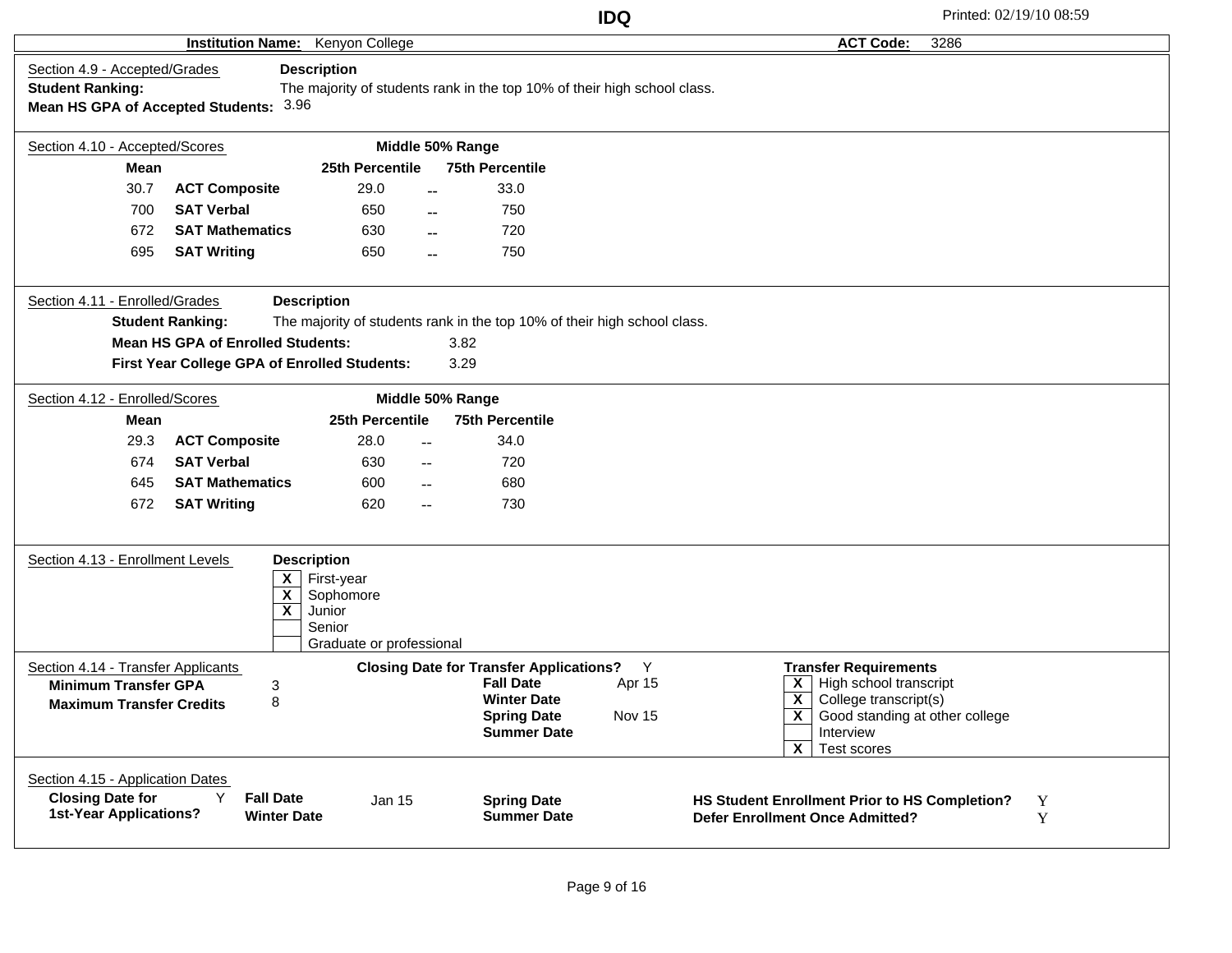**IDQ** Printed: 02/19/10 08:59

| Institution Name: Kenyon College                                                                                                                             |                                                                                                                                                                                                                                                                                                                                                                                                                                                                                                                                                                                                                                                                                                                                                                                   |                                                                                         |                                                                                                                                                | <b>ACT Code:</b><br>3286                                                                                     |                                       |                                                                                        |
|--------------------------------------------------------------------------------------------------------------------------------------------------------------|-----------------------------------------------------------------------------------------------------------------------------------------------------------------------------------------------------------------------------------------------------------------------------------------------------------------------------------------------------------------------------------------------------------------------------------------------------------------------------------------------------------------------------------------------------------------------------------------------------------------------------------------------------------------------------------------------------------------------------------------------------------------------------------|-----------------------------------------------------------------------------------------|------------------------------------------------------------------------------------------------------------------------------------------------|--------------------------------------------------------------------------------------------------------------|---------------------------------------|----------------------------------------------------------------------------------------|
| Section 5.0 - Academic Year<br>2010-2011                                                                                                                     | Academic year for all data entered in sections 5.1 - 5.6                                                                                                                                                                                                                                                                                                                                                                                                                                                                                                                                                                                                                                                                                                                          |                                                                                         |                                                                                                                                                |                                                                                                              |                                       |                                                                                        |
| Section 5.1 - Tuition<br><b>Current</b><br><b>In-Dist Tuition Amt</b><br>\$39,810<br><b>In-Dist Required Fees</b><br>\$1,170<br><b>In-Dist Per-Cred-Hour</b> | <b>IPEDs</b><br><b>Update</b><br>\$39,420 In-State Tuition Amt<br>\$39,080<br>\$1,480 In-State Required Fees<br>\$1,160<br>\$1,221<br><b>In-State Per-Cred-Hour</b>                                                                                                                                                                                                                                                                                                                                                                                                                                                                                                                                                                                                               | <b>Current</b><br>\$39,810<br>\$1,170                                                   | <b>IPEDs</b><br><b>Update</b><br>\$39,080<br>\$1,160<br>\$1,221                                                                                | \$39,420 Out-of-State Tuition Amt<br>\$1,480 Out-of-State Required Fees<br><b>Out-of-State Per-Cred-Hour</b> | <b>Current</b><br>\$39,810<br>\$1,170 | <b>IPEDs</b><br><b>Update</b><br>\$39,080<br>\$38,420<br>\$1,160<br>\$1,480<br>\$1,221 |
| Section 5.2 - Room and Board<br><b>Current</b><br><b>Room Charge</b><br>\$3,170<br>Board Charge \$4,090                                                      | <b>IPEDs</b><br><b>Update</b><br>\$3,100<br>\$4,280<br># of Meals<br>\$3,490<br>\$5,220                                                                                                                                                                                                                                                                                                                                                                                                                                                                                                                                                                                                                                                                                           | Does institution offer room and/or board?<br><b>Current</b><br><b>IPEDs</b><br>21<br>20 | Y<br>Update<br>21                                                                                                                              | If not separate,<br><b>Combined Room/Board</b>                                                               | <b>Current</b>                        | <b>IPEDs Update</b>                                                                    |
| Section 5.3 - Consolidated Costs                                                                                                                             |                                                                                                                                                                                                                                                                                                                                                                                                                                                                                                                                                                                                                                                                                                                                                                                   |                                                                                         |                                                                                                                                                | Avg Budget Amt for Fin Aid Calculations                                                                      |                                       |                                                                                        |
| Comprehensive fee structure: tuition, fees, room, and board in one fee<br>(only if separate tuition/room/board fees not provided)                            |                                                                                                                                                                                                                                                                                                                                                                                                                                                                                                                                                                                                                                                                                                                                                                                   | <b>Additional expenses</b><br>(other than room and board, tuition, and fees)            | \$2,880                                                                                                                                        | <b>In-State Students</b><br><b>Out-of-State</b><br><b>Students</b>                                           |                                       | \$53,280<br>\$53,280                                                                   |
| <b>Financial Aid Fall Deadline:</b><br>Section 5.5 - Aid Awards                                                                                              | Feb<br>- 15<br><b>Applications Other</b><br><b>Than FAFSA</b><br>Percentage of your current first-year class that is<br>receiving any student aid based on financial need:                                                                                                                                                                                                                                                                                                                                                                                                                                                                                                                                                                                                        | X<br>State aid form<br>X<br>Other<br>43%                                                | Institution's own financial aid form<br><b>CSS/Financial Aid PROFILE</b><br>Noncustodial Parent's Statement<br><b>Business/Farm Supplement</b> | Percentage of your current first-year class that is<br>receiving any student aid based on merit:             |                                       | 25%                                                                                    |
| Section 5.6 - Aid Source<br><b>Financial Aid Available:</b>                                                                                                  | <b>Description</b><br>No financial aid available<br>X<br>Federal Work-Study Program<br>$\boldsymbol{\mathsf{x}}$<br><b>Federal Pell Grant</b><br>Federal Supplemental Educ Opp Grant (SEOG)<br>X<br>Federal Stafford Loan - subsidized<br>$\mathsf{x}$<br>Federal Stafford Loan - unsubsidized<br>Federal PLUS (Parent) Loan<br>X.<br><b>Federal Consolidation Loans</b><br>Direct Subsidized Loans<br>Direct Unsubsidized Loans<br>Direct PLUS Loans<br>$\mathsf{x}$<br>Federal Perkins Loan Program<br><b>LEAP</b><br>$X$   Veterans Educational Benefits<br>Bureau of Indian Affairs (BIA)<br>$\mathsf{X}$ State programs (grants, loans, work-study)<br><b>Health Professions Student Loans</b><br><b>Nursing Student Loans</b><br>National Health Corps Service Scholarships |                                                                                         |                                                                                                                                                |                                                                                                              |                                       |                                                                                        |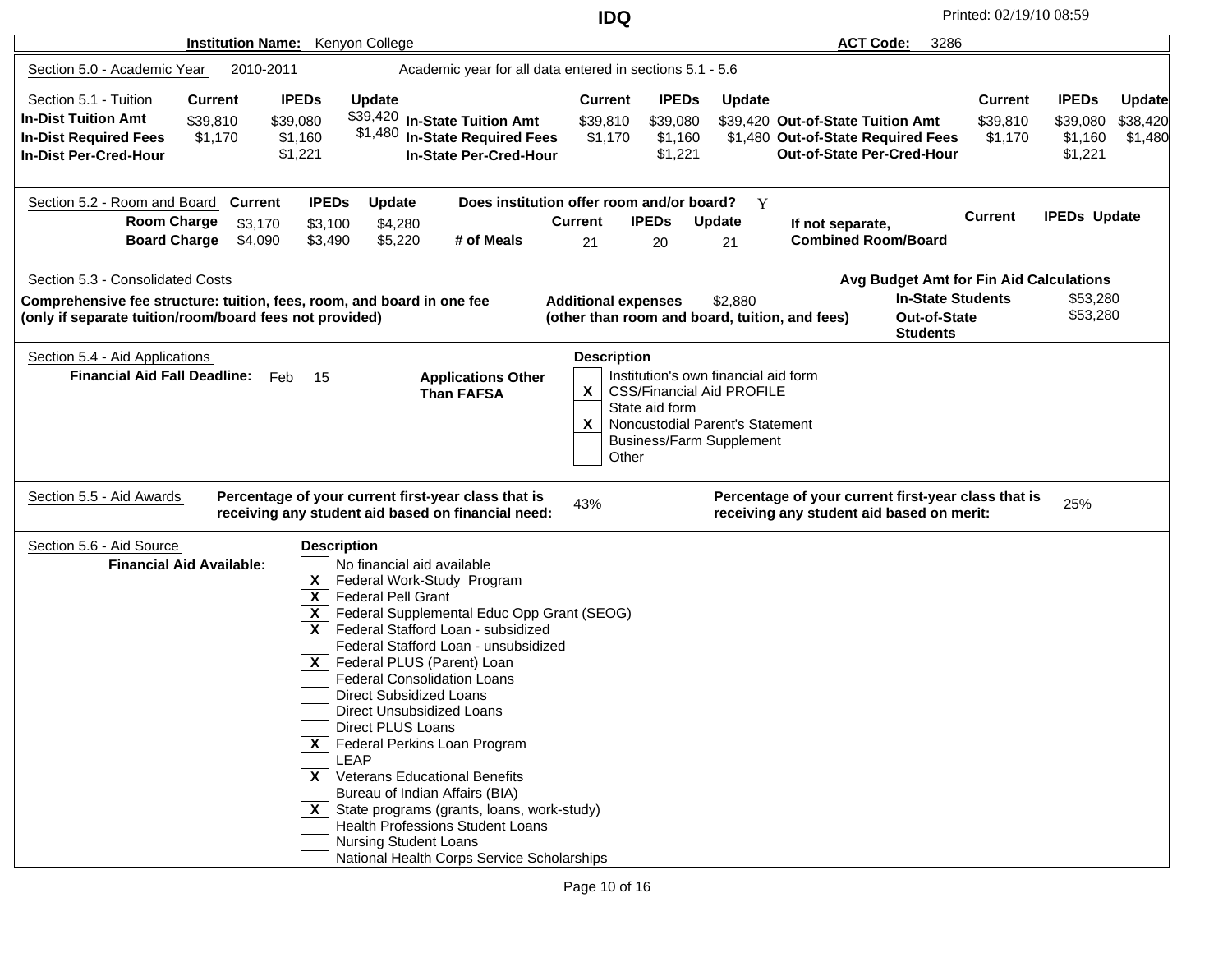|                                      | Institution Name: Kenyon College                                                                                                                                                                                                                                                                                                                                                                                                                                                                                                                                                                                    | <b>ACT Code:</b> | 3286                                    |
|--------------------------------------|---------------------------------------------------------------------------------------------------------------------------------------------------------------------------------------------------------------------------------------------------------------------------------------------------------------------------------------------------------------------------------------------------------------------------------------------------------------------------------------------------------------------------------------------------------------------------------------------------------------------|------------------|-----------------------------------------|
|                                      | Other health-related programs<br>Coop educ plan (alternate class attend/employment)<br>$\overline{X}$ Institutional funds for grants/loans/work-study<br>$\mathsf{X}$ Scholarships specifically for minority students<br>Athletic scholarships<br>X Academic-based scholarships<br>Scholarships based on talent (not athletic)<br>$X$   Institutional student employment (not work-study)<br>$\overline{\mathsf{x}}$ Scholarships or other financial aid                                                                                                                                                            |                  |                                         |
| Section 6.1 - Campus Facilities      | <b>Description</b>                                                                                                                                                                                                                                                                                                                                                                                                                                                                                                                                                                                                  |                  |                                         |
| <b>Available Campus Facilities:</b>  | $\overline{\mathsf{X}}$ Arts/cultural events<br>$\overline{\mathsf{x}}$ Art gallery<br>$X$ Bookstore<br>$\overline{x}$<br>Chapel<br>$\overline{\mathsf{x}}$ Computers (open access labs)<br>$\overline{\mathsf{x}}$ Food service<br>$\overline{\mathsf{x}}$ Health services<br>$\overline{\mathsf{x}}$ Language labs<br>$\overline{\mathbf{X}}$ Library<br>Marine laboratory<br>$\overline{\mathsf{x}}$ Nature trails<br>$\overline{\mathbf{X}}$ Performing arts center<br>$\overline{\mathsf{X}}$ Radio station<br>$\mathsf{X}$ Research centers<br>$X$   Sports/fitness center<br>Teaching hospital<br>TV station |                  |                                         |
| Section 6.2 - Housing Options        | <b>Description</b>                                                                                                                                                                                                                                                                                                                                                                                                                                                                                                                                                                                                  |                  | <b>Number of Years Required to Live</b> |
| <b>Housing Available:</b>            | $\mathsf{X}$ Coed residence halls<br>Men's residence halls<br>$X$   Women's residence halls<br>Apartments for married<br>$\mathsf{X}$   Apartments for single<br>$\overline{\mathbf{X}}$ Special housing for disabled<br>X Special housing international<br>Cooperative housing<br>$\overline{\mathbf{X}}$ Fraternity/sorority housing<br>$\overline{\mathbf{X}}$ Other<br>Other: community service, social groups substance-free                                                                                                                                                                                   |                  | in Student Housing for 1st-Years<br>4   |
| Section 6.3 - Schedule Options       | <b>Description</b>                                                                                                                                                                                                                                                                                                                                                                                                                                                                                                                                                                                                  |                  |                                         |
| <b>Alternative Schedule Options:</b> | Continuing education<br>Distance learning<br>$\overline{\mathsf{x}}$ Evening courses<br>External degrees<br>Weekend courses<br>Servicemembers Opport College<br>Summer sessions                                                                                                                                                                                                                                                                                                                                                                                                                                     |                  |                                         |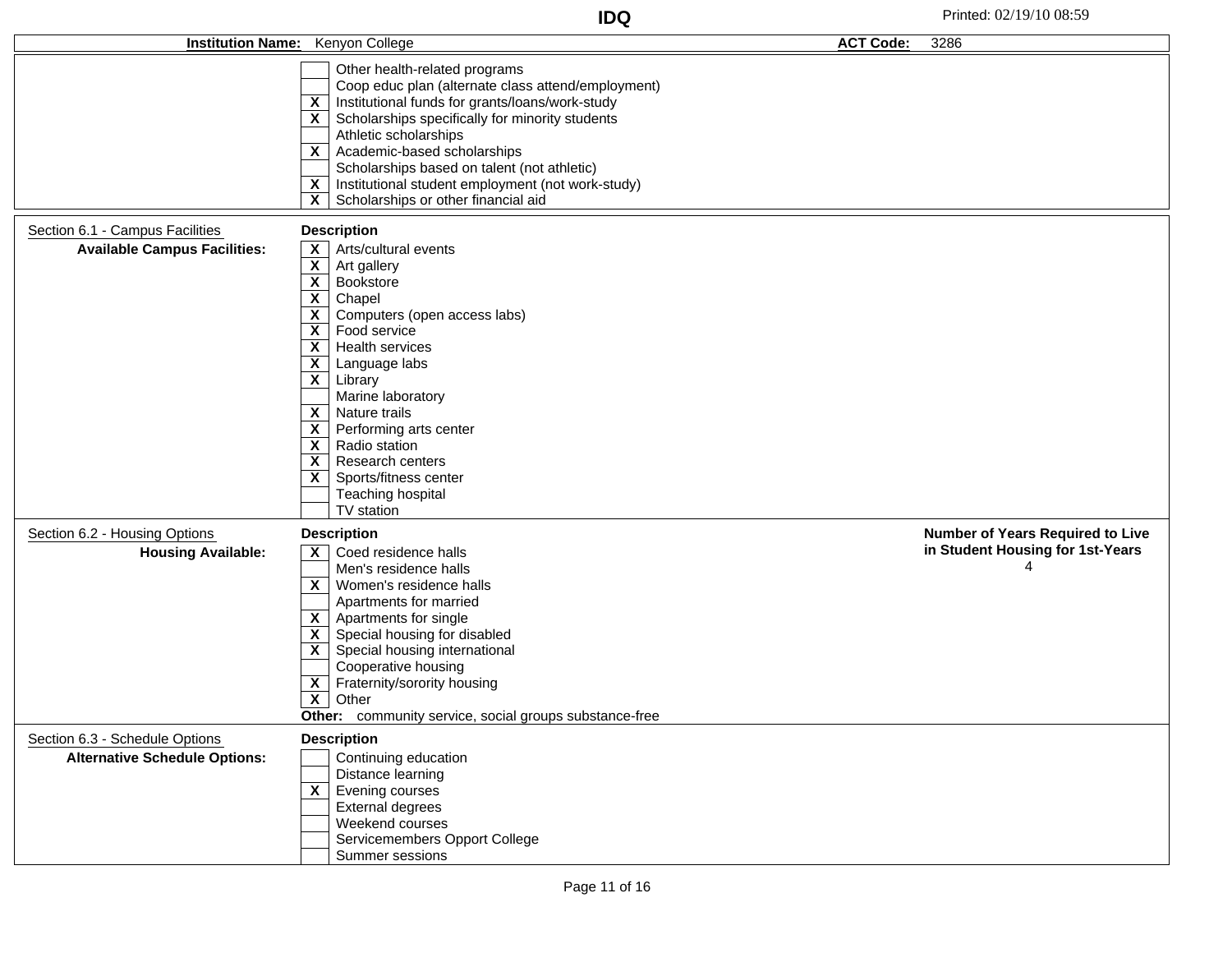| Institution Name: Kenyon College                                           |                                                                                                                                                                                                                                                                                                                                                                                                                                                                                                                                                                                                     |                                          | <b>ACT Code:</b><br>3286                                         |
|----------------------------------------------------------------------------|-----------------------------------------------------------------------------------------------------------------------------------------------------------------------------------------------------------------------------------------------------------------------------------------------------------------------------------------------------------------------------------------------------------------------------------------------------------------------------------------------------------------------------------------------------------------------------------------------------|------------------------------------------|------------------------------------------------------------------|
| Section 6.4 - Academic Services<br><b>Available Support Services:</b>      | <b>Description</b><br>Academic advising<br>X.<br>$\mathbf{x}$<br>Assessment/testing<br>Cooperative education<br>English as a second language<br>Equal opportunity programs (pr<br>Honors courses/programs<br>X<br>Instructional support/tutoring<br>X<br>$\overline{\mathbf{X}}$<br>Internships<br>$\overline{\mathbf{X}}$<br>Multi/interdisciplinary majors<br>$\overline{\mathbf{x}}$<br>New student orientation<br>X<br>Research scholars (undergrad/f<br>$\overline{\mathbf{X}}$<br>Study abroad<br>X.<br>Student exchange programs<br>Teacher certification programs<br>Web-based registration |                                          |                                                                  |
| Section 6.5 - Disability Services<br><b>Available Disability Services:</b> | <b>Description</b><br>$\mathsf{x}$<br>Accomodations counseling                                                                                                                                                                                                                                                                                                                                                                                                                                                                                                                                      |                                          |                                                                  |
|                                                                            | $\overline{\mathbf{X}}$<br>Adaptive technology<br>$\overline{\mathbf{X}}$<br>Testing accomodations<br>Note taking/personal aide<br>X<br>$\overline{\mathbf{X}}$<br>Paratransit<br>Sign language interpreters<br>$\mathbf{x}$<br>Study skills courses/training                                                                                                                                                                                                                                                                                                                                       |                                          |                                                                  |
| Section 6.6 - Special Services                                             | <b>Description</b>                                                                                                                                                                                                                                                                                                                                                                                                                                                                                                                                                                                  |                                          | <b>Description</b>                                               |
| <b>Special Student Groups</b><br>Services:                                 | $\mathsf{x}$<br>International students<br>$\overline{\mathbf{X}}$<br>Men<br>$\mathbf{x}$<br>Minority students<br>Reentry students<br>Veterans<br>$\mathbf{x}$<br>Women                                                                                                                                                                                                                                                                                                                                                                                                                              | <b>TRIO Programs (Federally Funded):</b> | Support/special services<br>Talent search<br><b>Upward Bound</b> |
| Section 6.7 - Other Services                                               | <b>Description</b>                                                                                                                                                                                                                                                                                                                                                                                                                                                                                                                                                                                  |                                          |                                                                  |
| <b>Other Available Services:</b>                                           | Career planning<br>X<br>Child care<br>Commuter/transport services<br>$\overline{\mathbf{x}}$<br>Counseling<br>Financial management<br>Helpline<br>X<br>Student email/web pages<br>$\mathsf{x}$<br>X.<br>Student employment<br>$\overline{\mathbf{X}}$<br>Student computer support                                                                                                                                                                                                                                                                                                                   |                                          |                                                                  |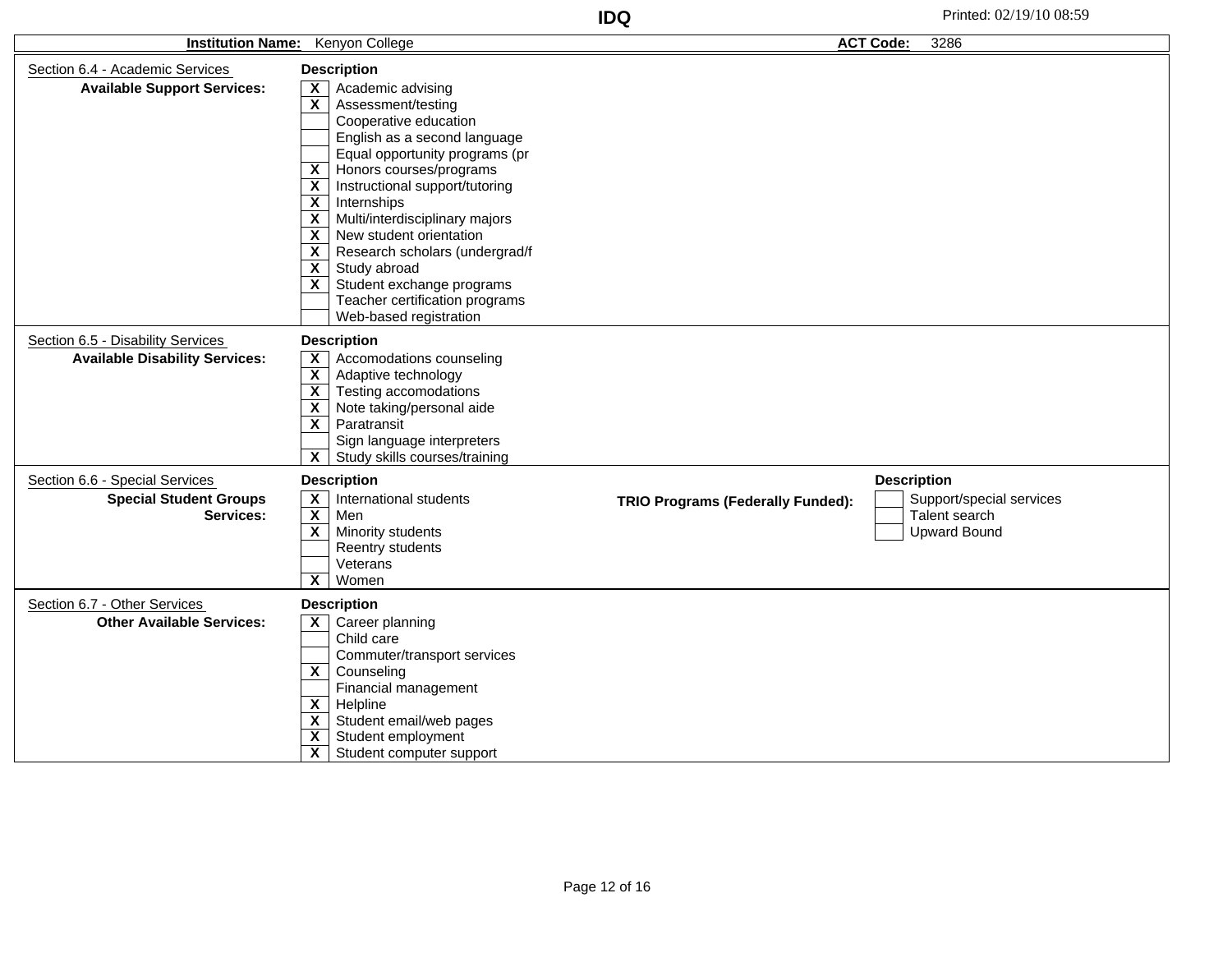|                          |                     | IDQ                 | Printed: 02/19/10 08:59 |
|--------------------------|---------------------|---------------------|-------------------------|
| <b>Institution Name:</b> | າ Colleae<br>Kenvon | <b>ACT</b><br>Code: | 3286                    |
|                          |                     |                     |                         |

|                                  | <b>INSULUMON NAME.</b> NETIVOIT COMEGE |                                                               | AUT COUP. | ວ∠໐ບ |  |   |
|----------------------------------|----------------------------------------|---------------------------------------------------------------|-----------|------|--|---|
| Section 6.8 - ROTC               | <b>Description</b>                     |                                                               |           |      |  |   |
| <b>ROTC Services:</b>            | Air Force ROTC on campus               |                                                               |           |      |  |   |
|                                  | Air Force ROTC off campus              |                                                               |           |      |  |   |
|                                  |                                        |                                                               |           |      |  |   |
|                                  | Army ROTC on campus                    |                                                               |           |      |  |   |
|                                  | Army ROTC off campus                   |                                                               |           |      |  |   |
|                                  | Navy ROTC on campus                    |                                                               |           |      |  |   |
|                                  | Navy ROTC off campus                   |                                                               |           |      |  |   |
|                                  | Marine Corps PLC on campus             |                                                               |           |      |  |   |
|                                  | Marine Corps PLC off campus            |                                                               |           |      |  |   |
| Section 6.9 - Men's Athletics    | <b>Sport</b>                           | Division: NCAA I NCAA II NCAA III NAIA NJCAA USCAA NCCAA Club |           |      |  |   |
|                                  |                                        |                                                               |           |      |  |   |
| <b>Athletics:</b>                | $\overline{\mathsf{x}}$<br>Baseball    | Y                                                             |           |      |  | Υ |
|                                  | $\mathsf{x}$<br>Basketball             | Ÿ                                                             |           |      |  |   |
|                                  | <b>Bowling</b>                         |                                                               |           |      |  |   |
|                                  | $X$ Crew (Rowing)                      |                                                               |           |      |  | Y |
|                                  | $X$ Cross Country                      | Y                                                             |           |      |  |   |
|                                  | Cycling                                |                                                               |           |      |  |   |
|                                  | Fencing                                |                                                               |           |      |  |   |
|                                  | <b>Field Hockey</b>                    |                                                               |           |      |  |   |
|                                  | $X$ Football                           | Y                                                             |           |      |  |   |
|                                  | $X \mid$ Golf                          | $\overline{Y}$                                                |           |      |  |   |
|                                  | Gymnastics                             |                                                               |           |      |  |   |
|                                  | Ice Hockey                             |                                                               |           |      |  |   |
|                                  | $X \mid$ Lacrosse                      | Y                                                             |           |      |  |   |
|                                  | <b>Rock Climbing</b>                   |                                                               |           |      |  |   |
|                                  | Rodeo                                  |                                                               |           |      |  |   |
|                                  | $X$ Rugby                              |                                                               |           |      |  | Y |
|                                  | Skiing/Cross Country                   |                                                               |           |      |  |   |
|                                  | Skiing/Downhill                        |                                                               |           |      |  |   |
|                                  | $X$ Soccer                             | Y                                                             |           |      |  |   |
|                                  | Softball                               |                                                               |           |      |  |   |
|                                  | X Swimming/Diving                      | Y                                                             |           |      |  |   |
|                                  | $\overline{\mathsf{x}}$ Tennis         | $\overline{Y}$                                                |           |      |  |   |
|                                  | X Track and Field                      | Y                                                             |           |      |  |   |
|                                  | Volleyball                             |                                                               |           |      |  |   |
|                                  | <b>Water Polo</b>                      |                                                               |           |      |  |   |
|                                  | Wrestling                              |                                                               |           |      |  |   |
|                                  | Other: martial arts                    |                                                               |           |      |  |   |
|                                  |                                        |                                                               |           |      |  |   |
| Section 6.10 - Women's Athletics | <b>Sport</b><br><b>Baseball</b>        | Division: NCAA I NCAA II NCAA III NAIA NJCAA USCAA NCCAA Club |           |      |  |   |
|                                  |                                        |                                                               |           |      |  |   |
|                                  | X Basketball                           | Y                                                             |           |      |  |   |
|                                  | Bowling                                |                                                               |           |      |  |   |
|                                  | Crew (Rowing)                          |                                                               |           |      |  |   |
|                                  | <b>X</b> Cross Country                 | Y                                                             |           |      |  |   |
|                                  | Cycling                                |                                                               |           |      |  |   |
|                                  | Fencing                                |                                                               |           |      |  |   |
|                                  | $X$ Field Hockey                       | Y                                                             |           |      |  |   |
|                                  | Football                               |                                                               |           |      |  |   |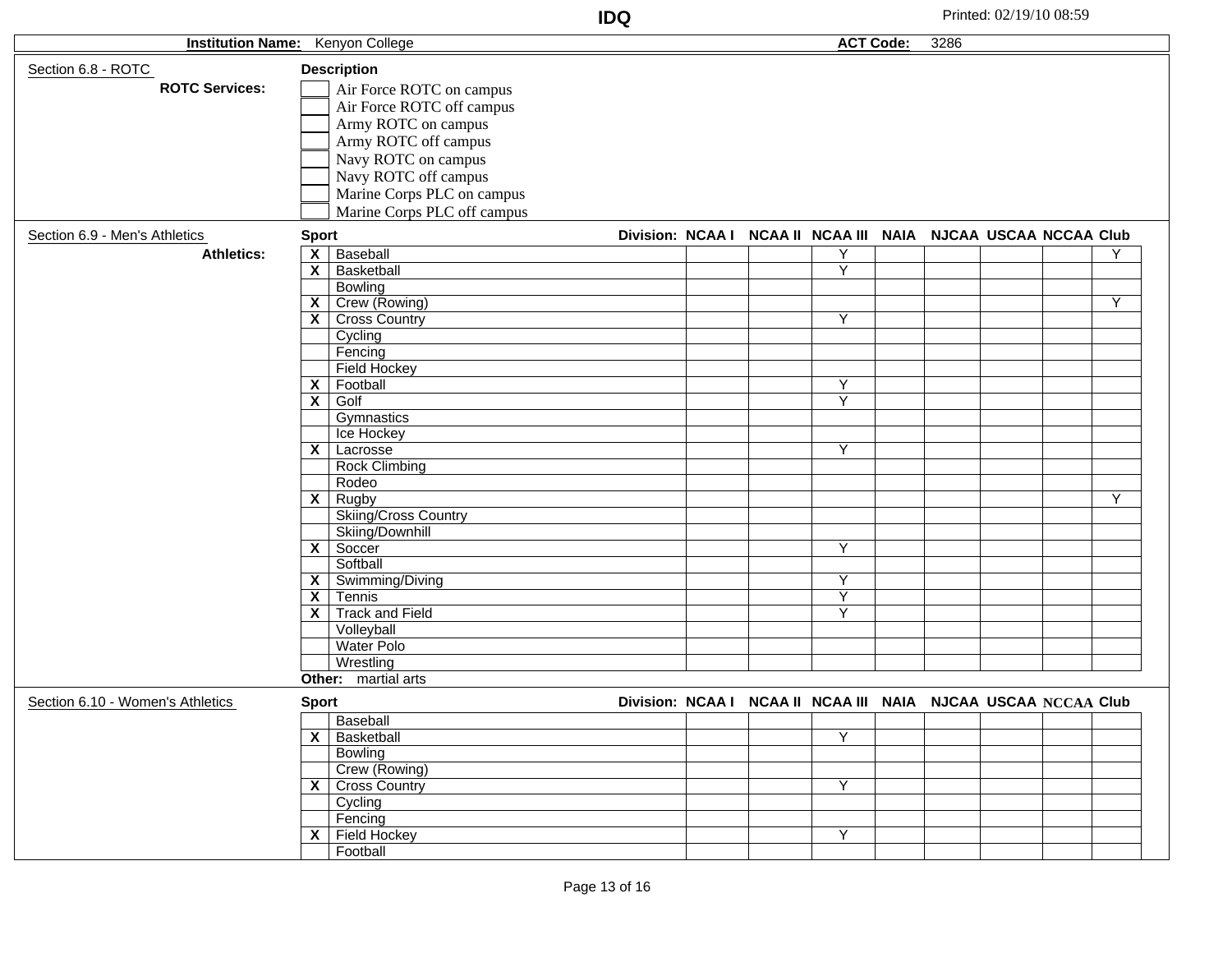| <b>Institution Name:</b> Kenyon College |              |                                                                                                                     |                                                               |                         | <b>ACT Code:</b> | 3286 |  |                |
|-----------------------------------------|--------------|---------------------------------------------------------------------------------------------------------------------|---------------------------------------------------------------|-------------------------|------------------|------|--|----------------|
|                                         |              | Golf                                                                                                                |                                                               |                         |                  |      |  |                |
|                                         |              | Gymnastics                                                                                                          |                                                               |                         |                  |      |  |                |
|                                         |              | Ice Hockey                                                                                                          |                                                               |                         |                  |      |  |                |
|                                         |              | $X$ Lacrosse                                                                                                        |                                                               | $\overline{Y}$          |                  |      |  |                |
|                                         |              | <b>Rock Climbing</b>                                                                                                |                                                               |                         |                  |      |  |                |
|                                         |              | Rodeo                                                                                                               |                                                               |                         |                  |      |  |                |
|                                         |              | $X$ Rugby                                                                                                           |                                                               |                         |                  |      |  | Y              |
|                                         |              | Skiing/Cross Country                                                                                                |                                                               |                         |                  |      |  |                |
|                                         |              | Skiing/Downhill                                                                                                     |                                                               |                         |                  |      |  |                |
|                                         |              | $X$ Soccer                                                                                                          |                                                               | Y                       |                  |      |  |                |
|                                         |              | $X$ Softball                                                                                                        |                                                               | $\overline{Y}$          |                  |      |  |                |
|                                         |              | $X$ Swimming/Diving                                                                                                 |                                                               | $\overline{Y}$          |                  |      |  |                |
|                                         |              | $\overline{\mathsf{x}}$ Tennis                                                                                      |                                                               | Υ                       |                  |      |  |                |
|                                         |              | X Track and Field                                                                                                   |                                                               | $\overline{\mathsf{Y}}$ |                  |      |  |                |
|                                         |              | $X$ Volleyball                                                                                                      |                                                               | $\overline{\mathsf{Y}}$ |                  |      |  |                |
|                                         |              | Water Polo                                                                                                          |                                                               |                         |                  |      |  |                |
|                                         |              | Wrestling                                                                                                           |                                                               |                         |                  |      |  |                |
|                                         |              |                                                                                                                     |                                                               |                         |                  |      |  |                |
| Section 6.11 - Coed Athletics           | <b>Sport</b> |                                                                                                                     | Division: NCAA I NCAA II NCAA III NAIA NJCAA USCAA NCCAA Club |                         |                  |      |  |                |
| <b>Athletics:</b>                       |              | Baseball                                                                                                            |                                                               |                         |                  |      |  |                |
|                                         |              | Basketball                                                                                                          |                                                               |                         |                  |      |  |                |
|                                         |              | <b>Bowling</b>                                                                                                      |                                                               |                         |                  |      |  |                |
|                                         |              | X Crew (Rowing)                                                                                                     |                                                               |                         |                  |      |  | $\overline{Y}$ |
|                                         |              | <b>X</b> Cross Country                                                                                              |                                                               | $\overline{Y}$          |                  |      |  |                |
|                                         |              | $\overline{\mathsf{x}}$ Cycling                                                                                     |                                                               |                         |                  |      |  | $\overline{Y}$ |
|                                         |              | $X$ Fencing                                                                                                         |                                                               |                         |                  |      |  | $\overline{Y}$ |
|                                         |              | <b>Field Hockey</b>                                                                                                 |                                                               |                         |                  |      |  |                |
|                                         |              | Football                                                                                                            |                                                               |                         |                  |      |  |                |
|                                         |              | Golf                                                                                                                |                                                               |                         |                  |      |  |                |
|                                         |              | Gymnastics                                                                                                          |                                                               |                         |                  |      |  |                |
|                                         |              | Ice Hockey                                                                                                          |                                                               |                         |                  |      |  |                |
|                                         |              | Lacrosse                                                                                                            |                                                               |                         |                  |      |  |                |
|                                         |              | Rock Climbing                                                                                                       |                                                               |                         |                  |      |  |                |
|                                         |              | Rodeo                                                                                                               |                                                               |                         |                  |      |  |                |
|                                         |              | Rugby                                                                                                               |                                                               |                         |                  |      |  |                |
|                                         |              | Skiing/Cross Country                                                                                                |                                                               |                         |                  |      |  |                |
|                                         |              | Skiing/Downhill                                                                                                     |                                                               |                         |                  |      |  |                |
|                                         |              | Soccer                                                                                                              |                                                               |                         |                  |      |  |                |
|                                         |              | Softball                                                                                                            |                                                               |                         |                  |      |  |                |
|                                         |              | $X$ Swimming/Diving                                                                                                 |                                                               | $\overline{\mathsf{Y}}$ |                  |      |  |                |
|                                         |              | Tennis                                                                                                              |                                                               |                         |                  |      |  |                |
|                                         |              | X Track and Field                                                                                                   |                                                               | Y                       |                  |      |  |                |
|                                         |              | Volleyball                                                                                                          |                                                               |                         |                  |      |  |                |
|                                         |              | Water Polo                                                                                                          |                                                               |                         |                  |      |  |                |
|                                         |              | Wrestling                                                                                                           |                                                               |                         |                  |      |  |                |
|                                         |              | Other: Clubs: outing, archery, squash, cycling, equestrian, paintball, ultimate frisbee, quidditch, sailing, squash |                                                               |                         |                  |      |  |                |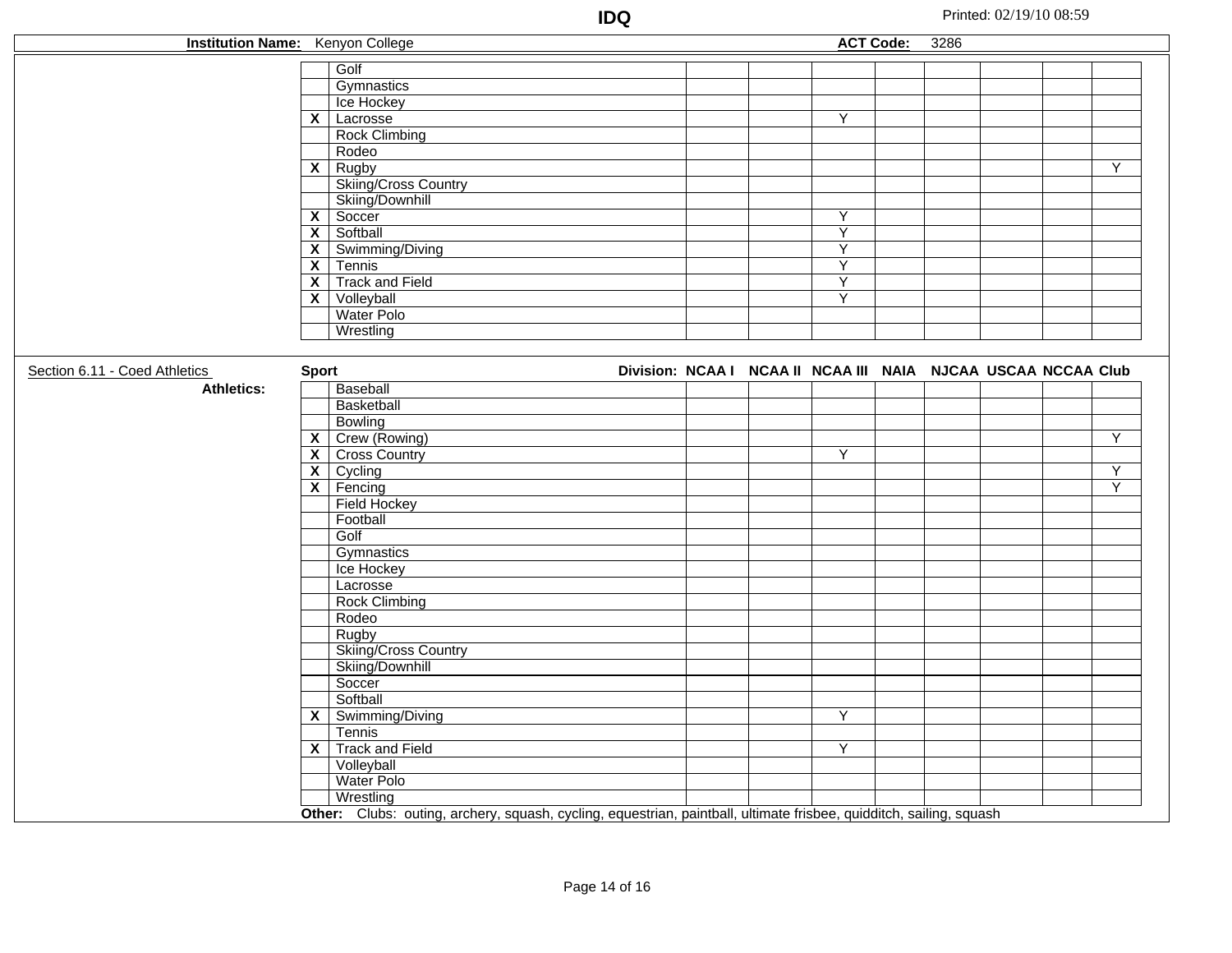| <b>Kenyon College</b><br><b>Institution Name:</b>                                                      |                                                                                  |                                                                                                                                                                                                                                                                                                                                                                                                                                                                                                                                                                                                                                                                                                                                                                                                                                                                                                                                                                                                                                                                                                                                                                                                                                                                    | <b>ACT Code:</b>                    | 3286                                                                                                  |  |
|--------------------------------------------------------------------------------------------------------|----------------------------------------------------------------------------------|--------------------------------------------------------------------------------------------------------------------------------------------------------------------------------------------------------------------------------------------------------------------------------------------------------------------------------------------------------------------------------------------------------------------------------------------------------------------------------------------------------------------------------------------------------------------------------------------------------------------------------------------------------------------------------------------------------------------------------------------------------------------------------------------------------------------------------------------------------------------------------------------------------------------------------------------------------------------------------------------------------------------------------------------------------------------------------------------------------------------------------------------------------------------------------------------------------------------------------------------------------------------|-------------------------------------|-------------------------------------------------------------------------------------------------------|--|
| Section 6.12 - Extracurricular                                                                         |                                                                                  | <b>Description</b>                                                                                                                                                                                                                                                                                                                                                                                                                                                                                                                                                                                                                                                                                                                                                                                                                                                                                                                                                                                                                                                                                                                                                                                                                                                 |                                     |                                                                                                       |  |
| <b>Campus Organizations and Clubs:</b>                                                                 |                                                                                  | Artistic pursuits<br>$\mathsf{x}$<br>$\overline{\mathbf{x}}$<br>Band, concert<br>$\overline{\mathbf{x}}$<br>Band, jazz<br>$\overline{\mathbf{x}}$<br>Band, pep<br>Band, marching<br>Cheerleading<br>$\overline{\mathbf{x}}$<br>Choral groups<br>$\mathsf{x}$<br>Community/civic service<br>$\overline{\mathbf{x}}$<br>Crafts<br>$\overline{\mathbf{x}}$<br>Dance (modern, ballroom, etc.)<br>$\overline{\mathbf{x}}$<br>Debate<br>$\overline{\mathbf{x}}$<br>Drama<br>$\mathsf{x}$<br>Ethnic/minority associations<br>$\overline{\mathbf{x}}$<br>Fraternities/sororities<br>$\mathsf{x}$<br>Games/hobbies<br>$\overline{\mathbf{x}}$<br>Honors student associations<br>$\boldsymbol{\mathsf{X}}$<br>International student assoc<br>$\overline{\mathbf{x}}$<br>Movies/film society<br>$\overline{\mathbf{x}}$<br>Music ensembles<br>$\mathsf{x}$<br>Musical theater<br>Opera<br>$\overline{\mathbf{x}}$<br>Orchestra<br>$\overline{\mathbf{X}}$<br>Political organizations<br>Professional/career assoc<br>$\mathbf{x}$<br>Religious organizations<br>$\overline{\mathbf{X}}$<br>Sports/fitness clubs<br>Student government<br>$\mathsf{x}$<br>$\overline{\mathbf{x}}$<br>Student publications<br>$\boldsymbol{\mathsf{X}}$<br>Wilderness/outdoor programs<br>Other |                                     |                                                                                                       |  |
| Section 7.0 - Academic Programs<br>BIOLOGICAL AND BIOMEDICAL SCIENCES<br>26.0202<br>26.0204<br>26.0101 | Biochemistry<br><b>Molecular Biology</b><br>Biology/Biological Sciences, General |                                                                                                                                                                                                                                                                                                                                                                                                                                                                                                                                                                                                                                                                                                                                                                                                                                                                                                                                                                                                                                                                                                                                                                                                                                                                    | Category:<br>Category:<br>Category: | Bachelor's degree or equivalent<br>Bachelor's degree or equivalent<br>Bachelor's degree or equivalent |  |

## MULTI/INTERDISCIPLINARY STUDIES

| 30.2401<br>30.9999 | Neuroscience<br>Multi-/Interdisciplinary Studies, Other | Category:<br>Category: | Bachelor's degree or equivalent<br>Bachelor's degree or equivalent |
|--------------------|---------------------------------------------------------|------------------------|--------------------------------------------------------------------|
| PHYSICAL SCIENCES  |                                                         |                        |                                                                    |
| 40.0501            | Chemistry, General                                      | Category:              | Bachelor's degree or equivalent                                    |
| 40.0801            | Physics, General                                        | Category:              | Bachelor's degree or equivalent                                    |